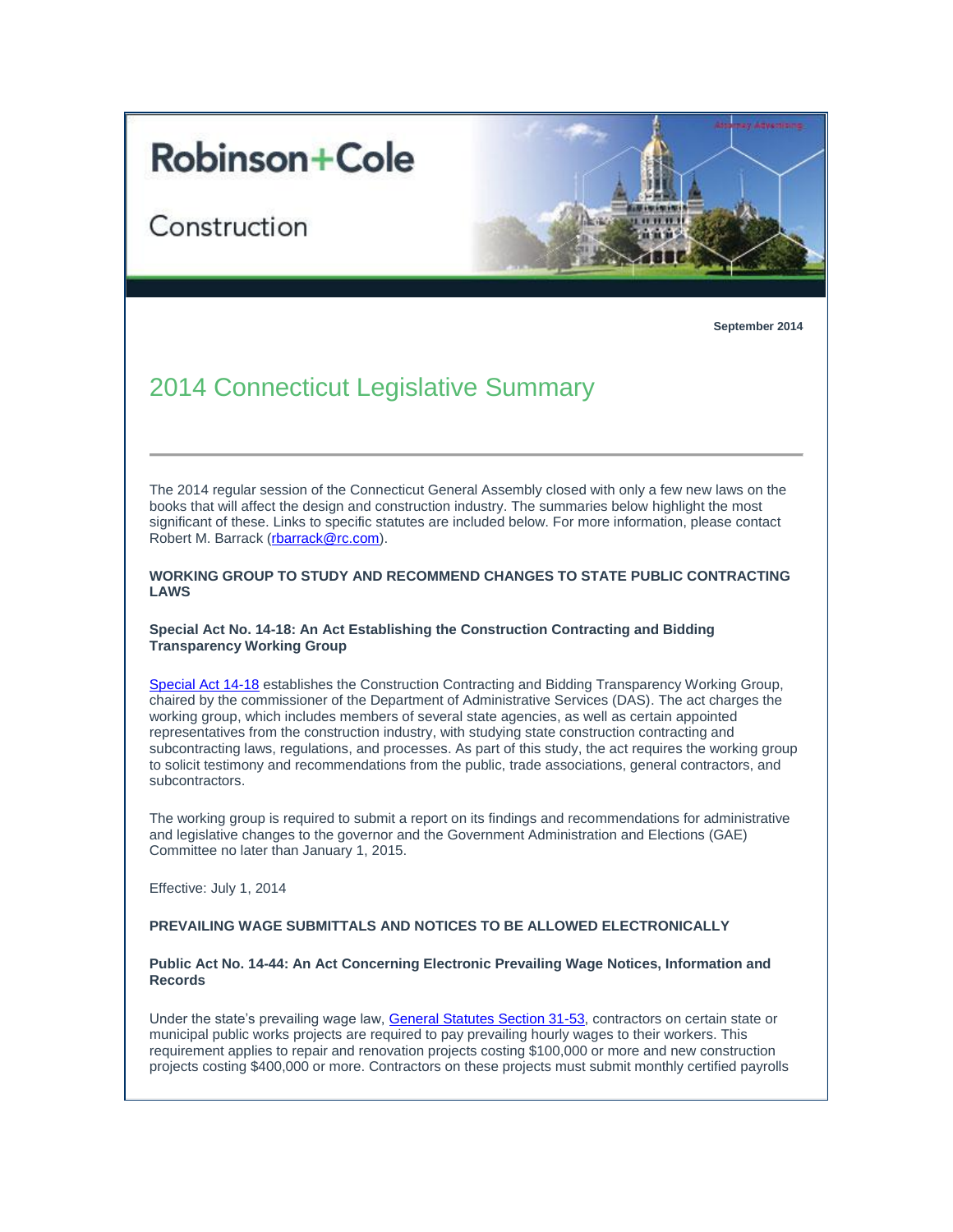to the contracting state or local agency verifying that they have met the law's requirements.

Effective July 1, 2015[, Public Act No. 14-44](http://t2806904.omkt.co/track.aspx?id=402|2AD478|6F10|19C|738|0|51A|1|67F8631C&destination=http%3a%2f%2fwww.cga.ct.gov%2f2014%2fACT%2fPA%2f2014PA-00044-R00SB-00318-PA.htm&dchk=443C2827) allows certain records, notices, and certifications required for prevailing wage jobs to be submitted, maintained, or certified electronically. Specifically, it includes the following:

- 1. It allows employers to (a) electronically submit their monthly certified payroll records to the state or local contracting agency and (b) keep, maintain, and preserve these payroll records in an electronic format.
- 2. It allows a state or local contracting agency to electronically (a) notify a contractor that it is terminating the contractor's right to work on the job because of the contractor's, or a subcontractor's, failure to pay the required prevailing wages; (b) notify the labor commissioner that it has terminated such contractor's right to work on a job; and (c) certify a prevailing wage job's total cost to the labor commissioner.

Under current law, an employer must submit a certified payroll in paper form that includes an original signed statement from an authorized agent of the employer indicating that the payroll is correct and the employer has met other requirements. The act eliminates the requirement for an original signed statement, which also allows it to be submitted electronically.

The act also clarifies the circumstances requiring certification of a prevailing wage project's total cost by a state or local contracting agency. The present statute provides that the agency must do so before awarding a contract subject to prevailing wage requirements. As amended, the act further specifies that this requirement applies to the award of any purchase orders, bid packages, or other designations subject to prevailing wage requirements.

Effective: July 1, 2015

# **\$103.5 MILLION IN NEW BONDING AUTHORIZED FOR STATE INFRASTRUCTURE PROGRAM FOR HIGHER EDUCATION FACILITIES**

**Public Act No. 14-98: An Act Authorizing and Adjusting Bonds of the State for Capital Improvements, Transportation and Other Purposes, and Concerning Miscellaneous Programs, Including the Smart Start Program, The Water Improvement System Program, School Security Grants, the Regenerative Medicine Research Fund, the Connecticut Manufacturing Innovation Fund and The Board Of Regents for Higher Education Infrastructure Act**

[Public Act 14-98](http://t2806904.omkt.co/track.aspx?id=402|2AD478|6F10|19C|738|0|51B|1|67F8631C&destination=http%3a%2f%2fwww.cga.ct.gov%2f2014%2fACT%2fPA%2f2014PA-00098-R00SB-00029-PA.htm&dchk=48F5C2A3) authorizes up to \$933.1 million in new state general obligation (GO) bonds for state capital projects and grant programs, including (a) \$860.5 million in new authorizations for fiscal years (FYs) 2014 through 2024, (b) \$89.7 million in net changes to FY 2015 authorizations enacted in 2013, and (c) \$17.2 million in cancellations of authorizations from prior fiscal years. It also authorizes up to \$17.6 million in new special tax obligation (STO) bonds for transportation projects, including (a) \$28.4 million in new authorizations for FY 2015 projects and (b) \$10.9 million in net decreases to FY 2015 STO authorizations enacted in 2013.

One notable provision of the act amends [General Statutes Section 10a-91d](http://t2806904.omkt.co/track.aspx?id=402|2AD478|6F10|19C|738|0|51C|1|67F8631C&destination=http%3a%2f%2fwww.cga.ct.gov%2fcurrent%2fpub%2fchap_185b.htm%23sec_10a-91d&dchk=3006E083) by (a) authorizing \$103.5 million in new bonding under the Connecticut State University System (CSUS) 2020 infrastructure program, renamed by the act as the Connecticut State Colleges and Universities (CSCU) 2020 program; (b) expanding the program to include the regional community-technical colleges and Charter Oak State College; and (c) extending the program by one year to FY 2019.

Effective: July 1, 2014